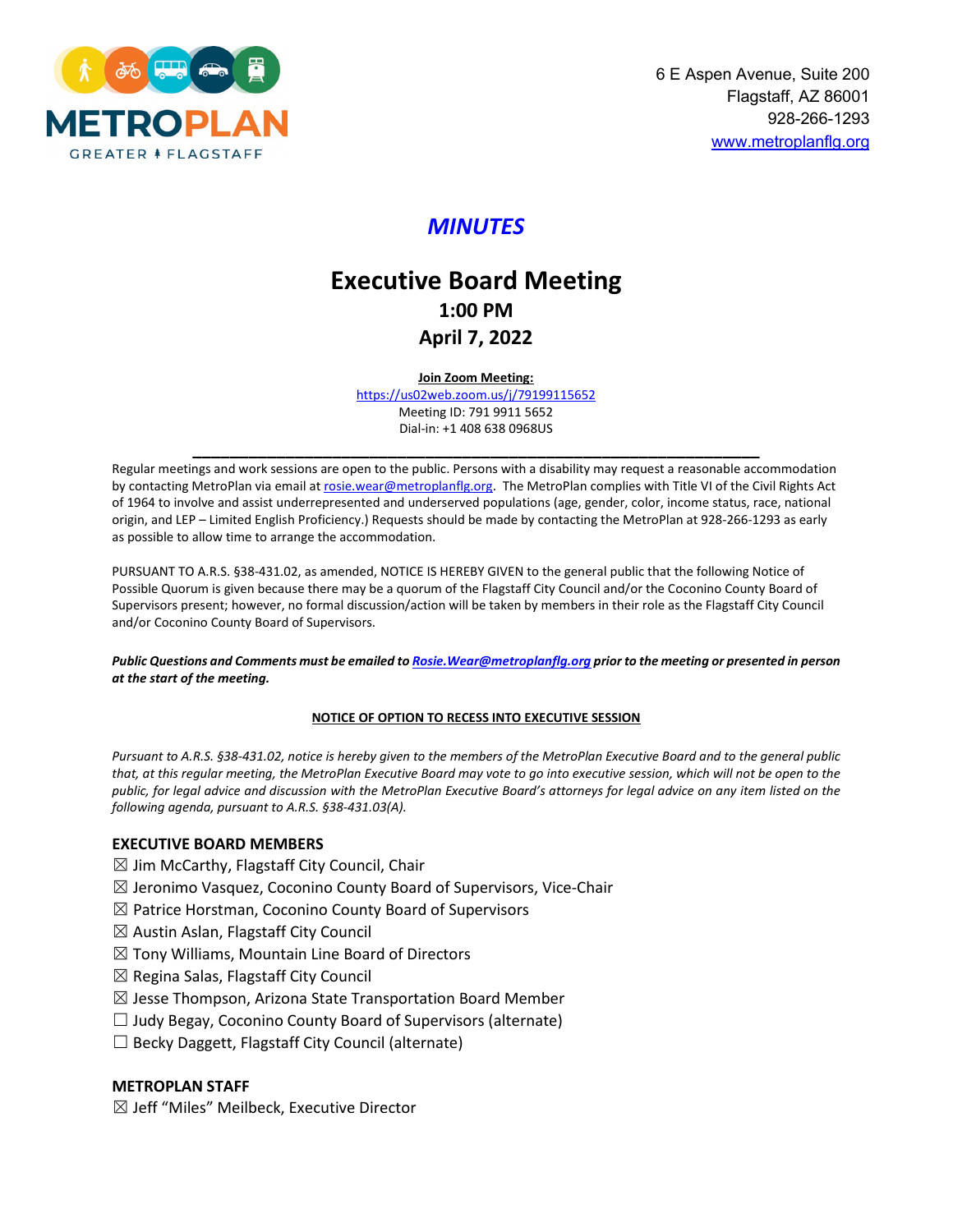

- $\boxtimes$  David Wessel, Planning Manager
- $\boxtimes$  Rosie Wear, Business Manager
- $\boxtimes$  Mandia Gonzales, Transportation Planner
- $\boxtimes$  Jacob Moffo, Planning Intern

OTHERS IN ATTENDENCE: Kate Morley (Mountain Line), Greg Clifton (City-Management), Anne Dunno (Mountain Line), Dan Folke (City), Jeff Bauman (City), Jason James (ADOT), Rick Barrett (City), Josh Maher (NAU), Ed Stillings (FHWA), Michelle McNulty (City), Linda Curley (District 4 Judy Begay), Kevin Adam (RTAC – arrived at 1:33pm), Rhonda Cashman (arrived at 2:55pm), Brandon Kavanagh (arrived at 2:57 pm)

## **I. PRELIMINARY GENERAL BUSINESS**

## A. **CALL TO ORDER**

Chair Jim McCarthy called the meeting to order at 1:00PM

## B. **ROLL CALL -** See above

## C. **PUBLIC COMMENT**

*(At this time, any member of the public may address the Board on any subject within their jurisdiction that is not scheduled before the Board on that day. Due to Open Meeting Laws, the Board cannot discuss or act on items presented during this portion of the agenda. To address the Board on an item that is on the agenda, please wait for the Chair to call for Public Comment at the time the item is heard.)*

There was no public comment presented.

#### **II. CONSENT AGENDA**

*(Items on the consent agenda are routine in nature and/or have already been budgeted or discussed by the Executive Board.)*

Motion: Chair Jim McCarthy made a motion to approve all items on the consent agenda. Board member Patrice Horstman seconded the motion. Voted 7-0 to approve.

#### A. **APPROVAL OF MINUTES**

Minutes of Regular Meeting: March 2, 2022 (Pages 5-9)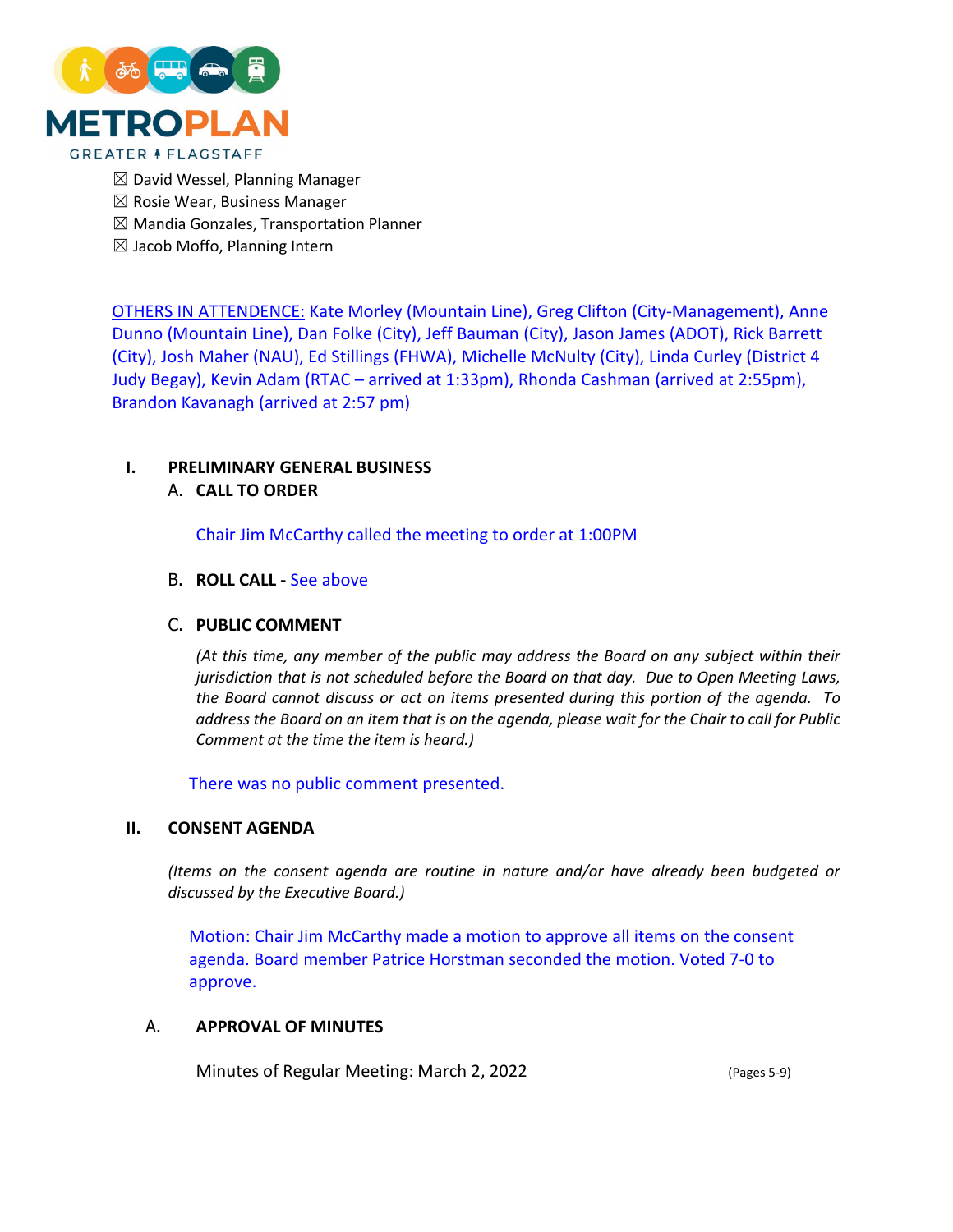

Minutes of Executive Session: March 28, 2022 (Pages 10-12)

## B. **Burgess & Niple Regional Transportation Plan Contract Change Order 2** (Pages 13-19)

MetroPlan Staff: David Wessel, Planning Manager

Recommendation: Staff recommends that the Board approve the Burgess & Niple Regional Transportation Plan contract change order #2 in the amount of \$100,000 for the Sustainable Transportation Toolbox.

## **III. GENERAL BUSINESS**

#### A. **Strategic Advance**

MetroPlan Staff: Jeff "Miles" Meilbeck, Executive Director

Recommendation: While no recommendations are being made at this time, this discussion will encourage MetroPlan's Board and Committee members to provide direction for future strategic workplan objectives.

Discussion: Board and Committee members had a robust discussion that will be summarized in the Strategic Workplan presented at a future Executive Board meeting.

## B. **Executive Director Contract Discussion and Renewal**

Councilmember McCarthy

Recommendation: Discussion and possible action to approve new contract for Executive Director for FY2022-23

*The Board may vote to go into executive session pursuant to ARS §38-431.03(A)(3) for legal advice or (A)(4) for contract negotiations.*

Motion: Chair Jim McCarthy made a motion to move into an executive session, Board member Tony Williams seconded the motion. Voted 7-0 to approve. The executive session started at 2:55 PM.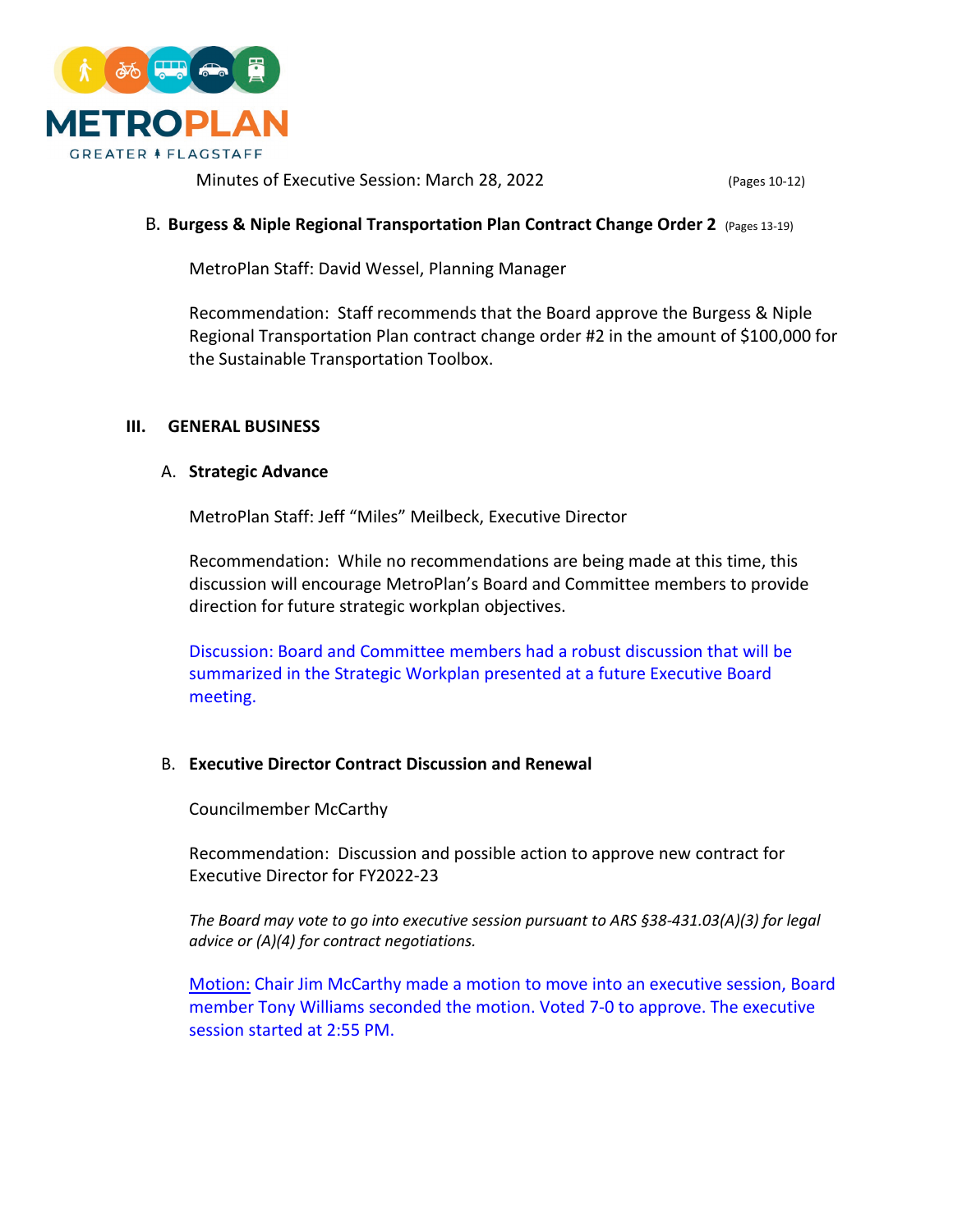

Rhonda Cashman joined the meeting to take minutes in the executive session at 2:55pm. Brandon Kavanaugh (Mangum, Wall, Stoops & Warden) joined the meeting at 2:57 to provide legal counsel.

Regular session resumed at 3:12 pm.

Discussion: Chair Jim McCarthy shared that he would like to meet with Jeff Meilbeck and the rest of the Ad hoc committee (Board member's Vasquez and Salas) to discuss the contract proposal.

## **V: CLOSING BUSINESS**

## A. **ITEMS FROM THE BOARD**

*(Board members may make general announcements, raise items of concern, or report on current topics of interest to the Board. Items are not on the agenda, so discussion is limited, and action not allowed.)*

Vice-Chair Jeronimo Vasquez asked for consideration of funding for roads in the Fernwood & Timberline areas outside City limits.

Board member Patrice Horstman supported what Vasquez requested. She also noted that the County Budget hearings were taking place process May 2 through 13th and she and Vasquez will likely miss the May board meeting.

Board member Austin Aslan expressed his thanks for great advance meeting

Board member Tony Williams expressed thanks for advance and commented that it was well done as a digital meeting.

Board member Regina Salas mentioned that HB2396 has been revived in the State legislature and includes \$2.6 million in funding for lone tree overpass.

Board member Jesse Thompson expressed his thanks for avance.

Chair Jim McCarthy requested consideration of resuming in-person meetings to a future agenda.

## B. **NEXT SCHEDULED EXECUTIVE BOARD MEETING**

- 1. May 5, 2022 at 1:00 PM
- *C.* **ADJOURN**